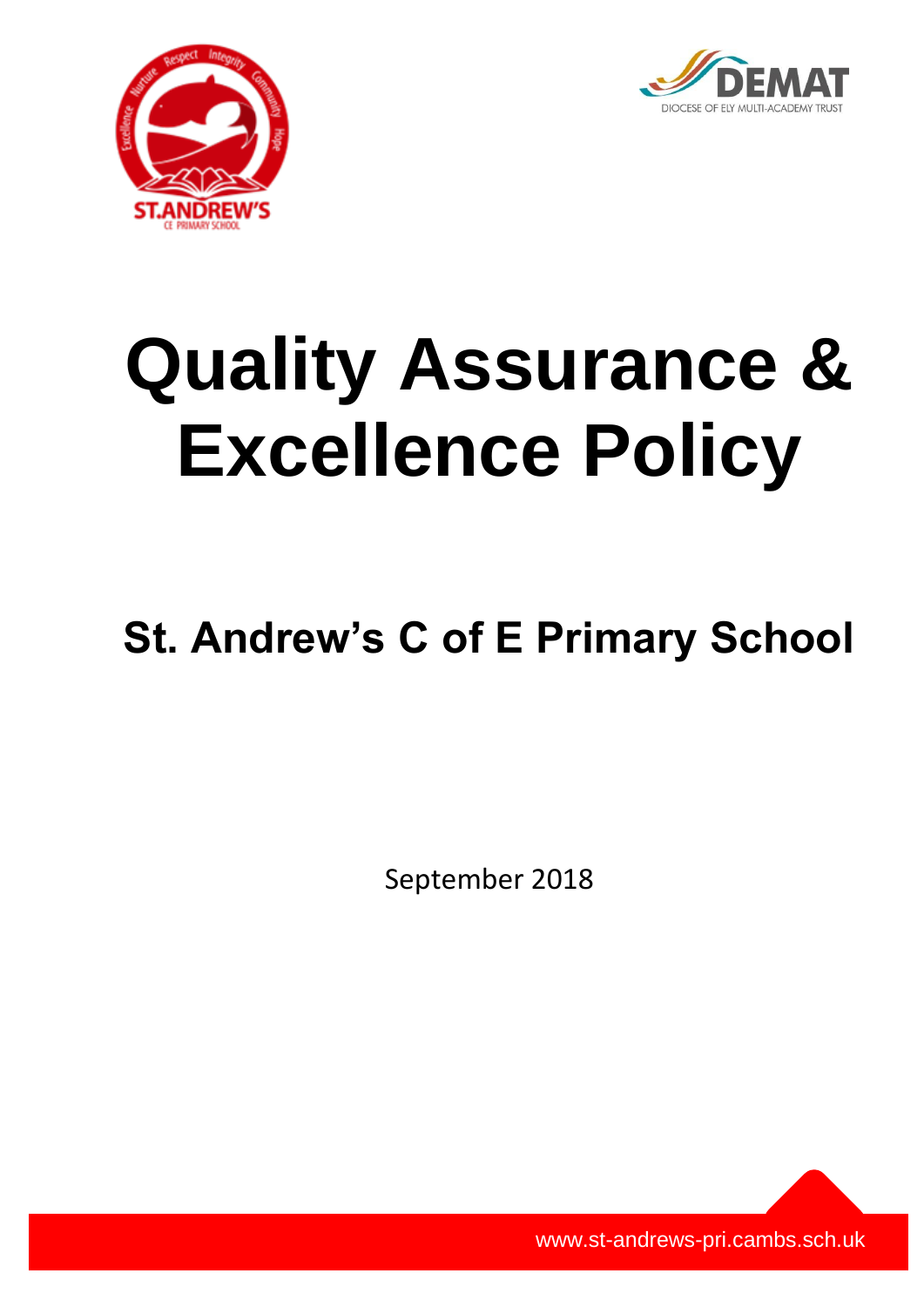#### **Quality Assurance & Excellence Policy**

St. Andrew's Primary School is committed to implementing effective processes of Quality Assurance in order to promote continuous improvement for all pupils, staff and parents. Our processes take full account of national and local priorities and advice.

The school is developing a range of processes for self-evaluation, which measure achievements and allow pupils, staff and parents to identify the strengths and development needs of the school. They also establish our planning priorities. Further development will ensure that an even more rigorous, systematic approach is in place.

By implementing effective quality assurance procedures we aim to raise standards of attainment and achievement, thereby enabling all children to reach their full potential. To this end a cycle of activities is carried out throughout the school year, which enables staff to translate our policy statement into practice. This is our fundamental purpose as a school and all actions within this policy are based upon our core values:

Excellence: We endeavour to achieve excellence in everything we do

Nurture: We ensure the best possible care, protection and opportunity for both pupils and adults alike.

Respect: We strive to show the highest levels of respect and understanding.

Integrity: We strive to be honest and true in all that we do.

Community: We strive to serve the community and value the contribution of all.

Hope: Developing a sense of joy and peace through opportunity and achievement.

#### **Aims**

• The school will ensure that its pupils receive a high standard of education that meets or exceeds the needs and expectations of all.

• The standard of education provided and the methods of its deployment will be consistent and effective throughout the school and have at their core, the values of raising the aspirations and achievements of its pupils.

• The school will provide a coherent structure for monitoring, evaluating and reviewing standards across the school.

#### **Key Processes**

In order to fulfil these aims, the following processes are to be adhered to:

- Aims and Policy Making
- Self-Evaluation
- Planning for Improvement
- Staff Development
- Leadership
- Effectiveness and deployment of staff with additional responsibilities

#### **Processes of self-evaluation**

Our self-evaluation processes are effective as a result of the following actions:

- Teaching and non-teaching staff continuously check the effectiveness of their work
- Teaching and non-teaching staff recognise the necessary contribution to such checks by management, DEMAT, HMI etc.
- Self-evaluation is supported by audit sheets, based on the Quality Indicators and themes
- There is systematic coverage of key areas
- An annual broad audit of performance in the key areas is carried out with all staff
- Staff gathers evidence for evaluation from use of/ reference to
	- Pupil attainment
	- **Targets**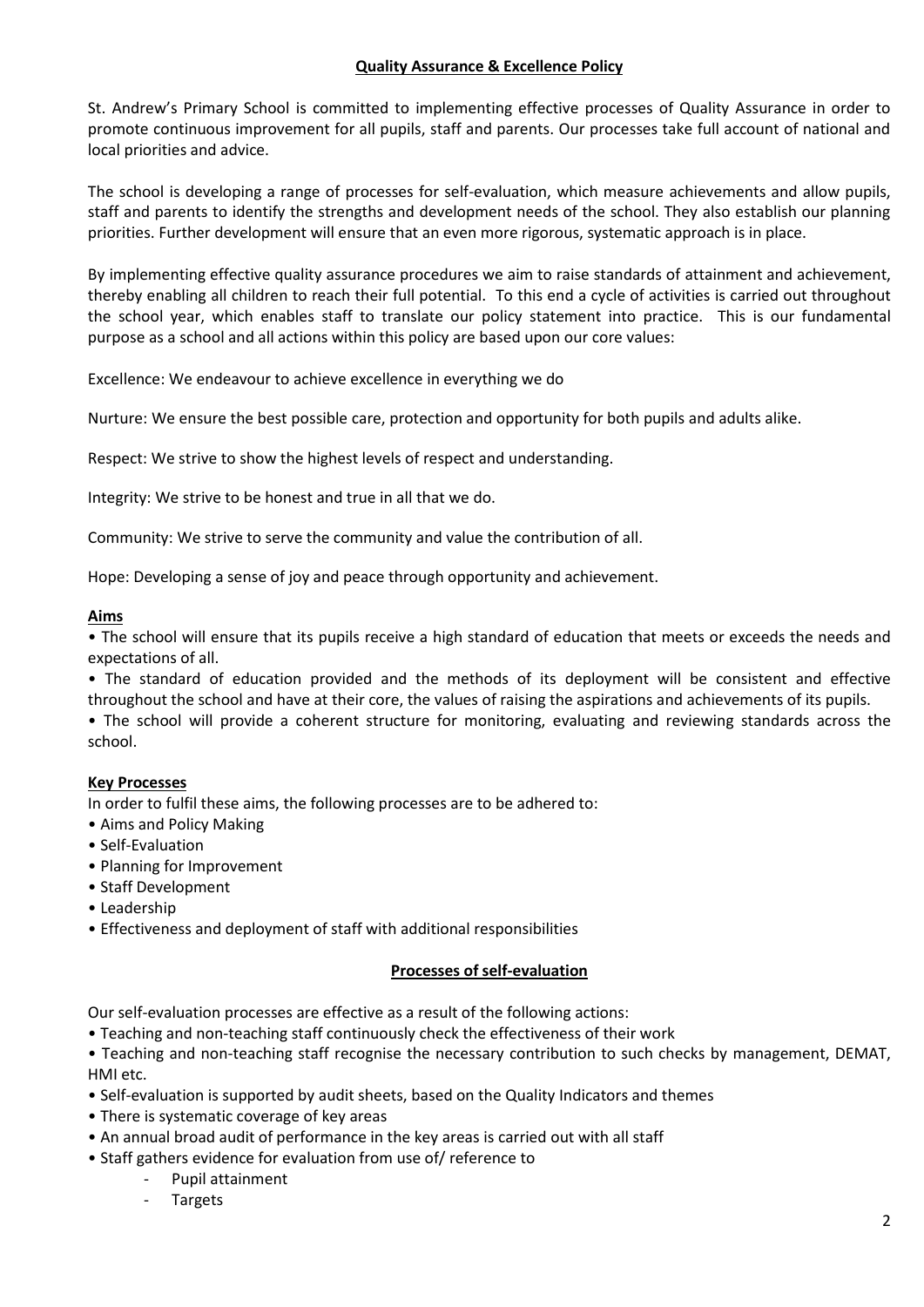- Parents' views
- Pupils' views
- Views of colleagues or promoted staff
- National and local authority advice and reports
- Formal assessment procedures
- Audit sheets based on the themes of each quality indicator

#### **Monitoring and Evaluation by Senior Leadership Team (SLT):**

SLT monitor and evaluate in the following ways:

- Quality of teachers' plans through the use of monitoring sheets
- Staff agrees contents of a focused monitoring classroom practice sheet/format which will identify:
	- School Improvement Plan
	- A Quality Indicator or theme of Learning and Teaching focus
	- Conform to Risk Assessments
	- List of evidence
	- Overall comment
	- Teacher self-evaluation
	- Agreed next step

• SLT observes staff in classes, study the attainment of their pupils, discuss outcomes and share good practice on an agreed timetabled basis

• Time for dialogue and feedback is given to ensure the effectiveness of all staff

• SLT annually review management remits taking into account the job description, the development needs of the school and individual strengths

• SLT to monitor work in books, planning and teaching in order to raise standards of teaching and encourage consistency of approach across the school

• SLT monitors the effectiveness of communication within the school along with teaching and non-teaching staff, parents and pupils

• SLT use audit sheets/questionnaires focusing on Leadership and Effectiveness and Deployment of staff with additional responsibilities with all staff, parents and pupils to evaluate the effectiveness of their own performance • SLT recognises the need for external evaluation of their performance (DEMAT, HMI)

#### **Applying and Managing agreed actions by Middle Leadership Team (MLT):**

• The MLT has responsibility for carrying out the following specific tasks:

- To ensure the upkeep of the learning environment within their phase
- To support staff in matters arising from their performance management
- To plan and schedule activities to action issues identified in the SIP as appropriate to their phase
- To support staff with issues of pupil behaviour/pupil learning behaviour/pupils who are failing to make progress/parental or family matters which are impacting on progress. These issues may be raised during or outside meeting time.

#### **Reporting on Standards and Quality**

The school produces an annual Standards and Quality report from the following actions:

- The self-evaluation process is carried out throughout the year
- Evidence of self-evaluation is recorded
- Evidence from broad and focused audits is gathered
- Statistical information is gathered and summarised
- Progress towards meeting targets is discussed
- Progress towards meeting the targets in the Development Plan is evaluated
- Standards and Quality report is written
- Standards and Quality report is submitted to the DEMAT
- Appropriate information for parents is prepared and issued
- School prospectus is updated.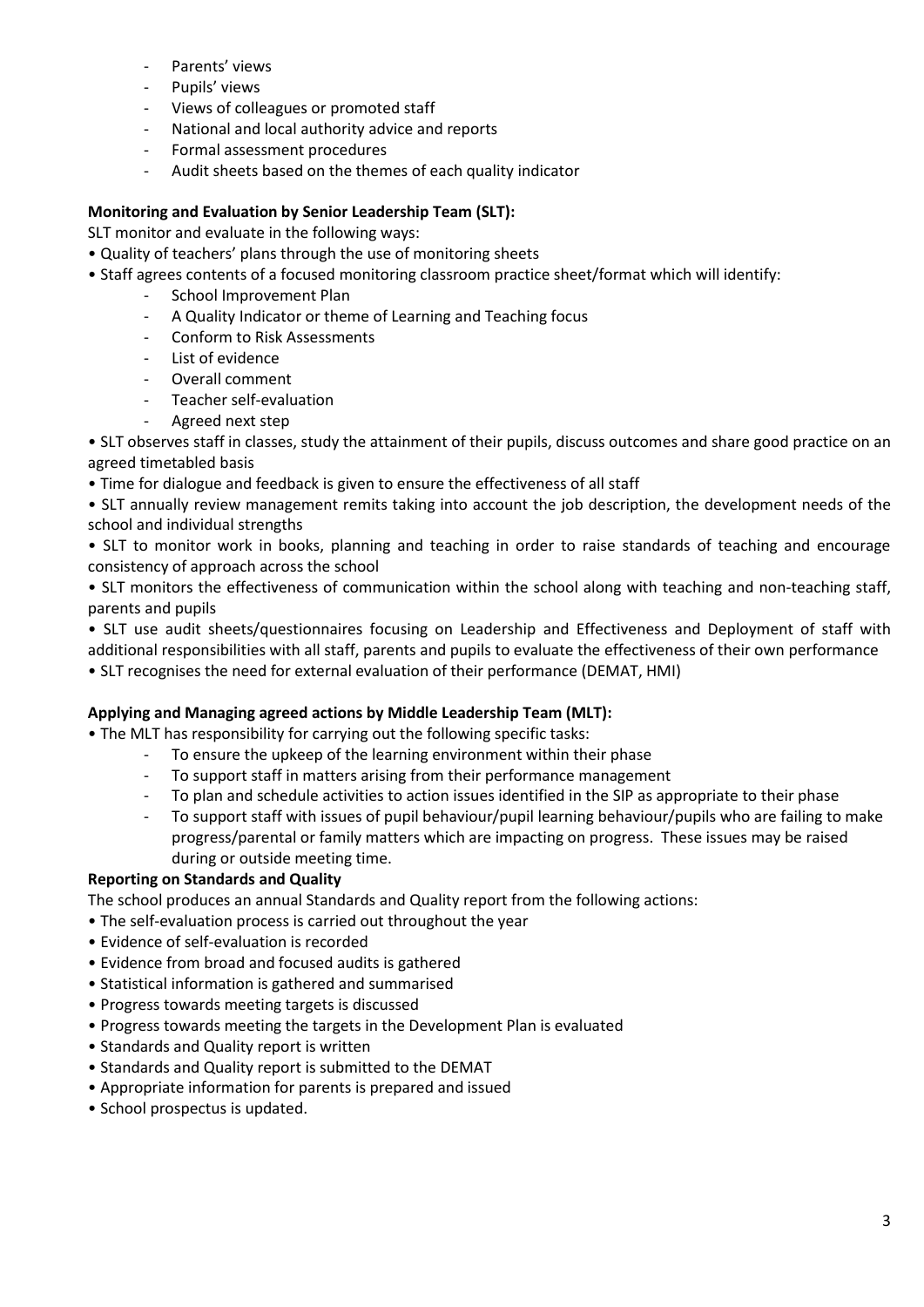#### **The School Improvement Plan**

The school produces its Improvement Plan by taking account of the following:

• Plan contains aims, action and audit sections and links between them are apparent

• The aims are clear statements about what is important to the school taking account of the need to improve standards

• The Action section identifies manageable and specific priorities for development as a result of self-evaluation and identifying next steps.

• The Audit section contains an evaluation of the success of the development based on criteria for success and other/evidence/audit procedures.

- Next steps are identified.
- Final plan is approved and copies distributed to all relevant parties including DEMAT.

#### **Action planning**

Action plans are written for each development by taking account of the following:

- Related action plans clearly identify how priorities will be implemented and objectives met.
- Each action plan clearly identifies
	- Link to school aims
	- Key area and Quality Indicator
	- **Targets**
	- Criteria for success
	- Implementation strategies
	- Timescales
	- Risk Assessment as appropriate
	- Persons responsible
	- **Resources**
	- Staff development
	- Evaluation procedure

• Staff are consulted on the contents of action plans so that they have shared understanding of the plan and the criteria for improvement.

#### **The Impact of Planning**

The school can evaluate the impact of the Development Plan through the following actions:

• Regular progress checks are identified to evaluate how far targets are being achieved.

• There is evidence to show that the implementation of plans has improved the quality of pupils' experiences and has had a positive impact on maximising attainment.

• Staff will be fully committed to the plan through being involved in its formulation and will have shared understanding of the contents of the plan and criteria for improvement.

• Rigorous self-evaluation will ensure the plan is suited to the school's needs.

#### **Staff Development**

#### **Links between Staff Review and development and school self-evaluation and planning**

The school ensures staff development is linked to self-evaluation and planning by the following actions:

• The school's self-evaluation process informs staff development and school needs.

• Information from staff review and other sources is used to inform the school's self-evaluation and planning process.

#### **Staff Review Procedures**

Staff review procedures are implemented in the following ways:

- The school carries out procedures for review for all staff in keeping with guidelines.
- These meet or exceed the key principles of best practice highlighted in guidance.
- At an identified time in the school calendar, a programme for staff review is agreed for the forthcoming session.
- At the same time the overall success of the current year's programme is evaluated.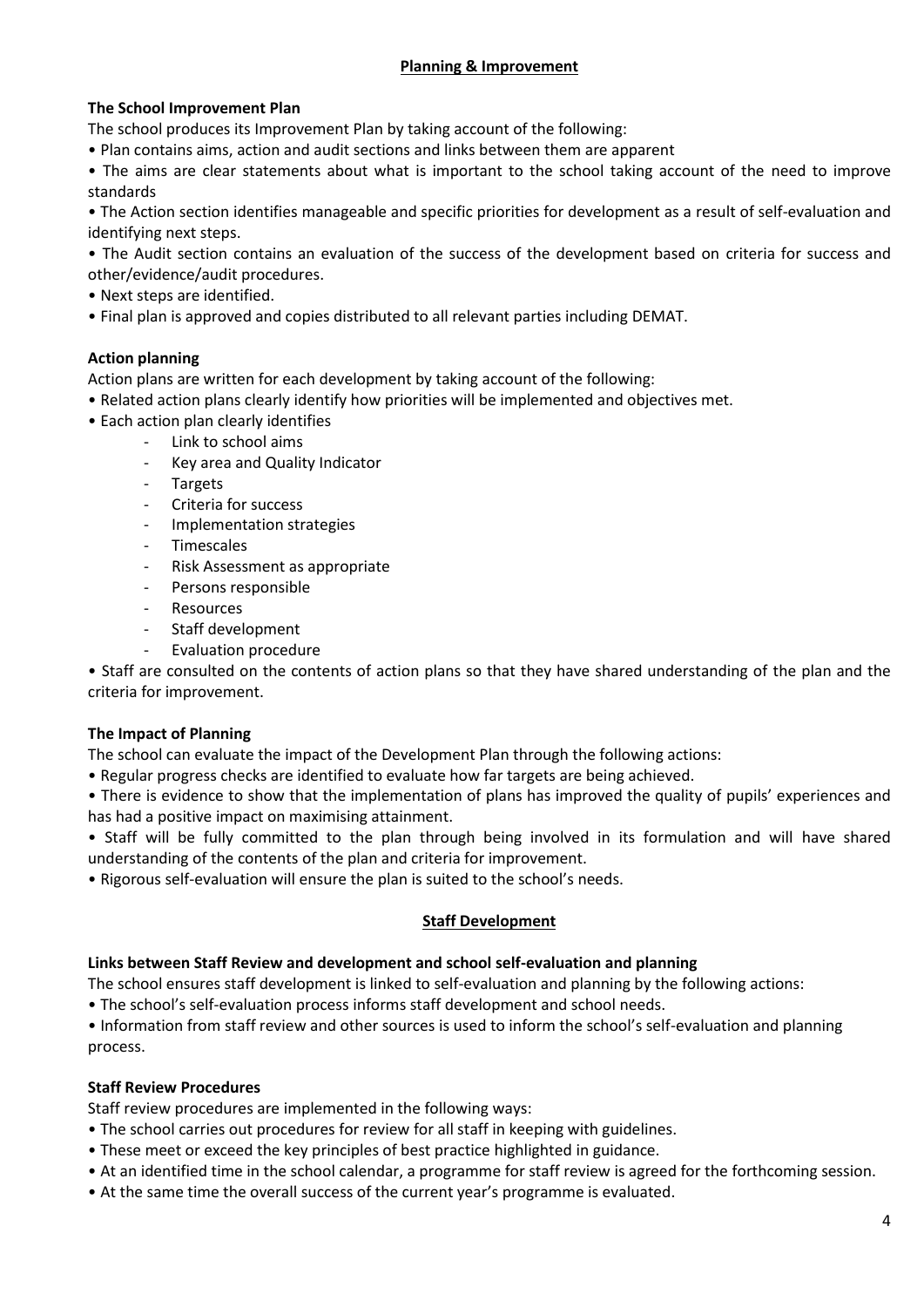- Throughout the year, the programme is implemented and monitored
- The system for identifying and acknowledging successes and needs is applied at all levels.

#### **Staff development**

Staff development procedures are implemented in the following ways:

• At an identified time in the school calendar, staff development needs are submitted and a programme for staff development is agreed for the forthcoming session.

• Staff development is well planned and effectively matched to the identified needs of individuals and of the school/department/ stage section.

• The continuing professional development programme makes effective use of staff, local expertise as appropriate to the school.

- Activities are followed up, shared with other staff, evaluated and findings are used to influence future plans.
- An effective school induction process is in place for new staff, including newly appointed leaders.

#### **Roles & Responsibilities**

All members of staff have a responsibility for ensuring pupils receive an education of the highest quality.

#### **Headteacher & SLT**

The Headteacher, Assistant Headteachers and SENDCO have responsibility to oversee all aspects of the Quality Assurance process. It will ensure that all stakeholders are fully consulted and informed of progress at all stages of the process. They will:

- Liaise with DEMAT and other outside agencies
- Manage Quality Assurance procedures
- Audit provision
- Conduct school reviews
- Consult with stakeholders to identify development priorities
- Identify ways of consulting with, and involving pupils in decisions concerning the everyday running of the school

• Prepare a school Development Plan giving due consideration to the National Priorities and Local Improvement Objectives and taking into account existing resources

- Prepare school action plans
- Monitor implementation of action plans
- Evaluate effectiveness of development priorities
- Support whole school/stage developments
- Review Development Plans
- Monitor and evaluate developments
- Prepare Standards and Quality report
- Participate in Staff Development and Review process
- Evaluate own practice

#### **Teaching Staff**

Teaching staff will contribute to the Quality Assurance process through:

- Identification of development priorities by participating in whole school and Key Stage audits
- Implementation of the development priorities within existing resources
- Evaluation of effectiveness of the action plans
- Staff Development and review processes
- Evaluation of own practice

#### **Non-Teaching Staff & Office Staff**

Non-teaching staff will contribute to the Quality Assurance process through:

• Identification of development priorities by participating in whole school audits as appropriate

• Evaluation of own practice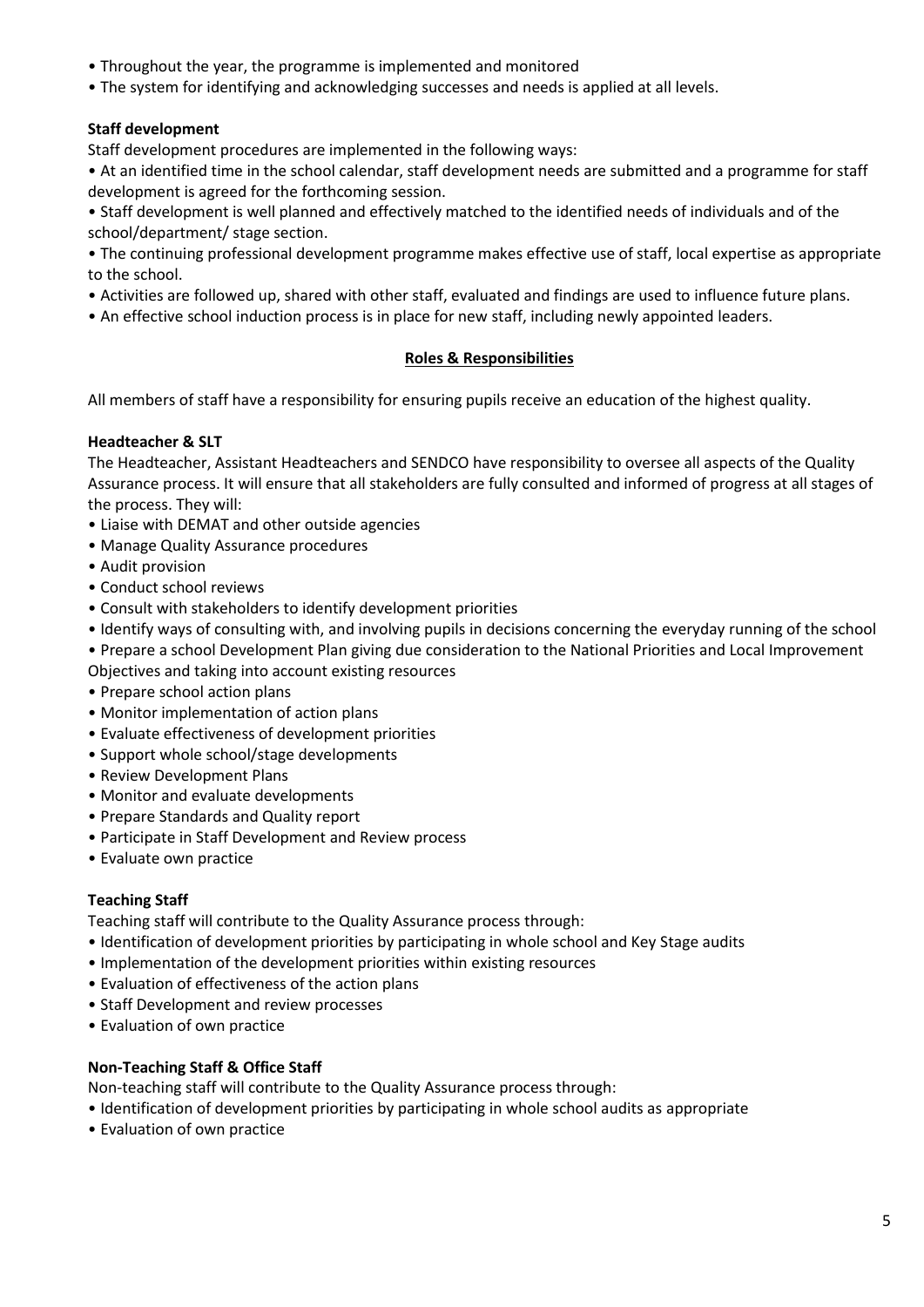#### **The Role of Parents and Pupils**

The Standards and Quality report and improvement plan is available for consultation with the wider Parent forum: The Pupil council is consulted on relevant matters

#### **Governors**

Governors will contribute to the Quality Assurance process by:

- Holding the school to account for both its statutory and non-statutory obligations.
- Overseeing performance of the school and its strengths and weaknesses.
- Participating in the strategic thinking and planning of the school.

To facilitate this, the structure of the Local Governing Body will mirror that of the school's wider SLT and School Improvement Priorities:

- Safeguarding (Headteacher-MH)
- Christian Faith & Ethos (SIAMs Lead & Headteacher SC & MH)
- Staff Wellbeing (Staff Governor HBe)
- $\bullet$  Early Years (Early Years Lead SC)
- Teaching & Learning (Assistant Headteacher EH)
- $\bullet$  SEND (SENDCO AM)
- Vulnerable Groups (Pupil Premium, LAC etc.) (Assistant Headteacher ET)
- Curriculum (Curriculum Lead & Literacy Lead MA & DK)

#### **We have an Annual Self Evaluation Calendar to support Quality Assurance**.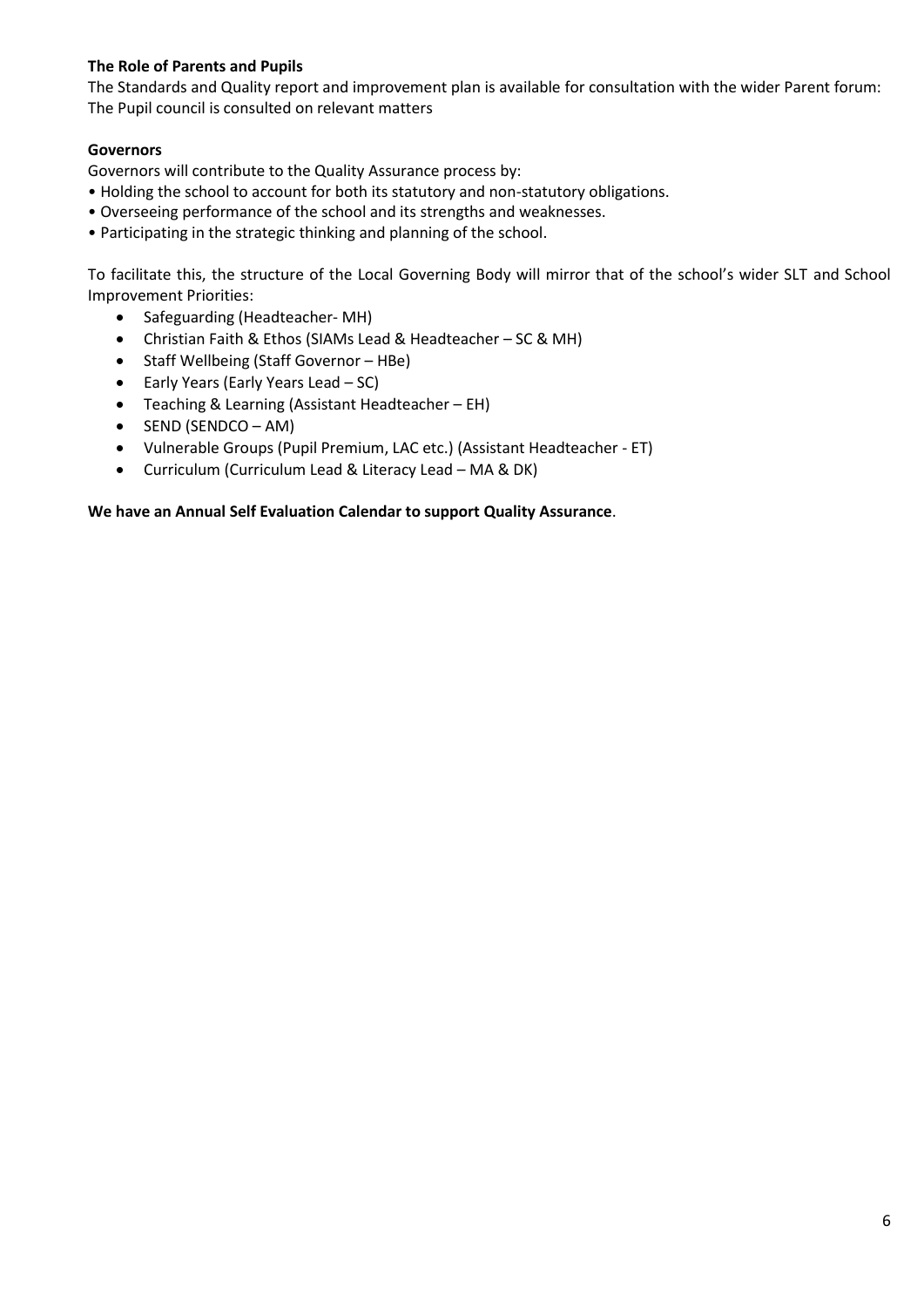

Impact Statements for each procedure to be maintained in Termly Heads Report/SEF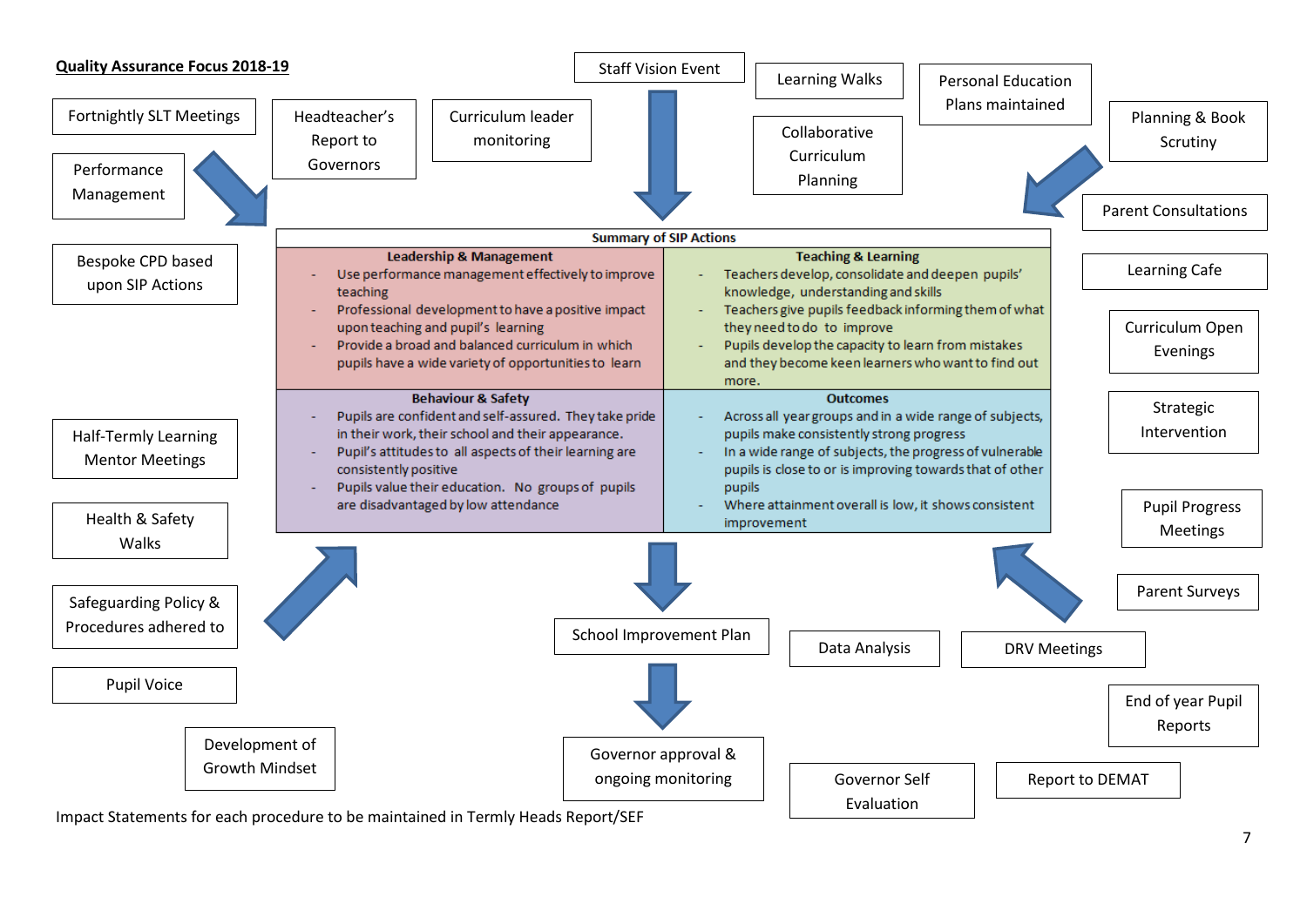Impact Statements are succinct reports that evaluate, collate evidence, make professional judgements and provide recommendations for action. They inform Leadership (SLT & Governors) of the current situation in an area of focus and where we need to be. Governors are enabled to monitor progress and question effectively. Impact Statements are the major source of evidence for the Self Evaluation Form.

#### **Monitoring Report**

An annual monitoring report is produced by the SLT to ascertain areas of strengths and where resources must be focussed in the next academic year to address areas in need of development. This report is focused solely upon teaching and learning and outcomes, of which standards will be a primary factor.

| Audit                   | <b>Planning</b>        | <b>Observation</b>        | <b>Scrutiny</b>       | <b>Pupil interviews</b> | AfL           |
|-------------------------|------------------------|---------------------------|-----------------------|-------------------------|---------------|
| o Teachers skills       | o Quality              | o Quality of teaching and | o Quality of recorded | o Impact                | o Impact and  |
| o Knowledge and         | o Is this reality?     | learning                  | evidence              |                         | interventions |
| Understanding of school | o Policy coverage      | o Teachers subject        | o Class Learning      |                         |               |
| policies & procedures   | o Impact upon learning | knowledge                 |                       |                         |               |
| o Resources             |                        | o Toolkit                 |                       |                         |               |
| o CPD needs             |                        | o Pupils responses        |                       |                         |               |
|                         |                        |                           |                       |                         |               |

#### **Monitoring Schedule**

| <b>Monitoring Overview</b>                        | <b>Method Focus</b>                                                           | By Whom?               |
|---------------------------------------------------|-------------------------------------------------------------------------------|------------------------|
|                                                   | <b>Autumn Term</b>                                                            |                        |
| Staff vision event/ What's working?               | Monitor issues for school/ staff opinion/perception                           | Headteacher            |
| <b>Staff Performance Management</b>               | Review of previous targets and new targets established in line with SIP       | <b>DEMAT &amp; SLT</b> |
| <b>Present SEF to Governors</b>                   | Disseminate focus for SIP and actions to be undertaken over coming year       | HT / AHs               |
| Fortnightly SLT meetings                          | Monitoring ongoing issues and improvement priorities                          | <b>HT</b>              |
| <b>Subject Action Plans</b>                       | Subject Leaders to identify actions within their subject inline with SIP      | Subject Leaders / CL   |
| Learning walks                                    | Three Week Focus Cycle                                                        | <b>SLT</b>             |
| Performance management meetings                   | School improvement target focus and pupil progress focus                      | HT / AHs / SENCO       |
| <b>PEPS</b>                                       | SENCO/Assistant (Pupil need to dictate duration of target/review cycle)       | <b>SENCO</b>           |
| Analysis of National / LA / School / SATs results | Comparative analysis to similar authority and Raise on Line                   | <b>HT</b>              |
| Analysis of baseline assessments                  | Comparative analysis + inform planning and individual pupil targets           | <b>HT</b>              |
| <b>Governor Monitoring Visits</b>                 | Obs and visit by govs focus agreed with improvement leader linked to SIP      | HT / SLT / Govs        |
| <b>Health and Safety Monitoring</b>               | H+S Governors monitoring visit complete audit with Site manager               | Govs / Head            |
| <b>Safeguarding Monitoring</b>                    | Safeguarding governor monitoring visit complete audit with designated person. | HT / Govs              |
| Planning & Book Scrutiny                          | Analyse medium and short term plans / pupil work                              | <b>SLT</b>             |
| Pupil progress meetings                           | Monitor and take action to address underachievement and accelerate progress   | All Staff              |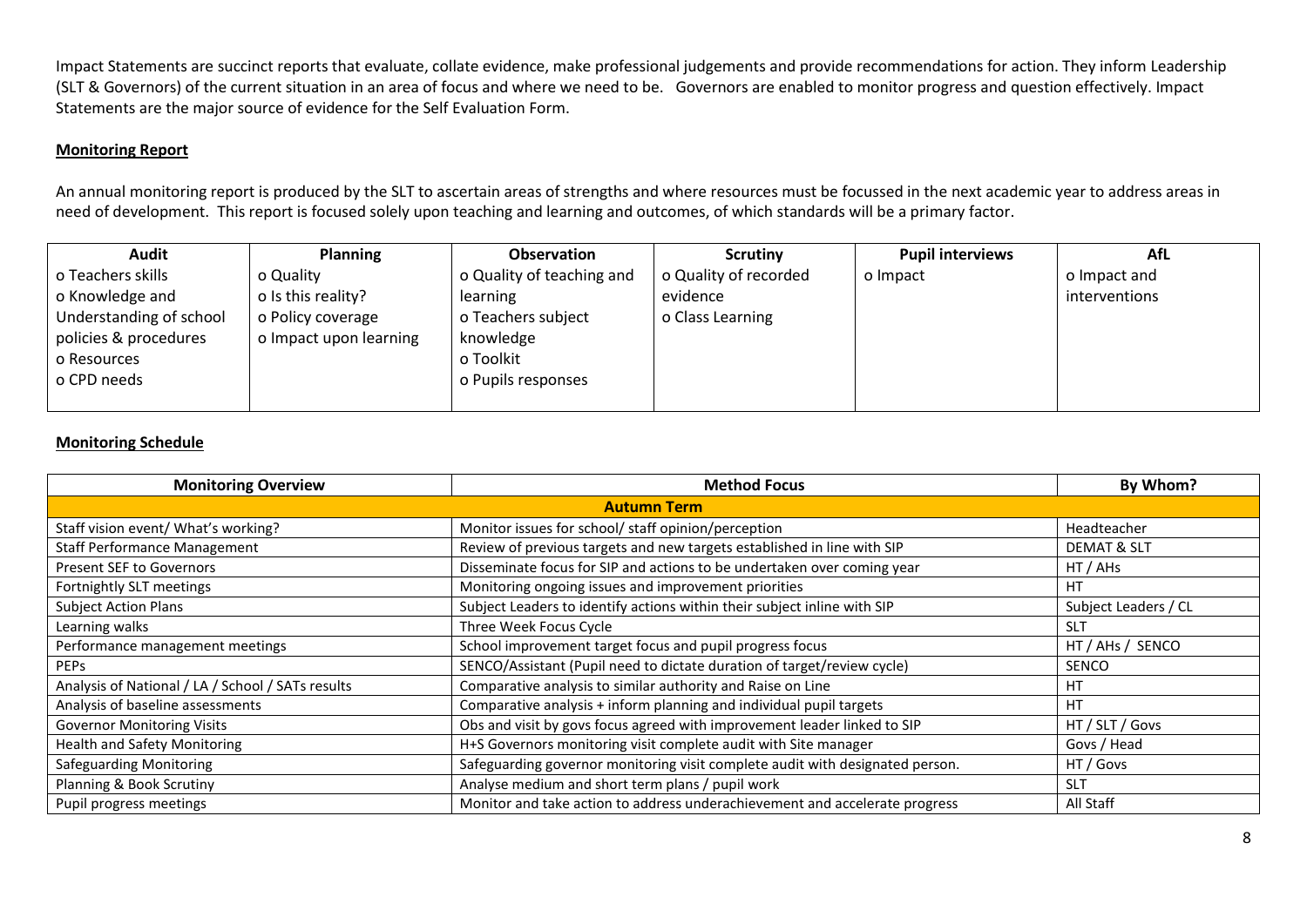| <b>Local Governing Board Meeting</b>              | Review outcomes of Governor Visits / Pupil Progress Meetings etc.              | HT / Govs / AHs            |  |  |  |  |
|---------------------------------------------------|--------------------------------------------------------------------------------|----------------------------|--|--|--|--|
| Pupil Voice                                       | Pupil voice meeting/surveys                                                    | SLT / PSHCE Leader         |  |  |  |  |
| Parent consultations                              | Monitor parent voice/ ongoing pupil issues/ concerns                           | Teachers                   |  |  |  |  |
| <b>Class Observations</b>                         | Work sampling + obs T+L                                                        | <b>SLT</b>                 |  |  |  |  |
| Diocesan Review Visit                             | See DEMAT documentation                                                        | HT / Chair / DEMAT         |  |  |  |  |
| <b>Spring Term</b>                                |                                                                                |                            |  |  |  |  |
| <b>Class Observations</b>                         | Work sampling + obs T+L                                                        | <b>SLT</b>                 |  |  |  |  |
| SIP review with governors                         | Update on school improvement actions to governors                              | HT / AHs / Govs            |  |  |  |  |
| SLT meetings                                      | Monitoring ongoing issues and improvement priorities                           | <b>HT</b>                  |  |  |  |  |
| Learning walks                                    | Weekly focus                                                                   | <b>SLT</b>                 |  |  |  |  |
| Performance management meetings                   | School improvement target focus and pupil progress focus                       | HT / DH / AH / SENCO       |  |  |  |  |
| Mid Term Pupil Progress Meeting                   | Monitor and take action to address underachievement and accelerate progress    | All Staff                  |  |  |  |  |
| Analysis of Mid-Term assessments                  | Comparative analysis + inform planning and individual pupil targets            | HT / DH / SLT              |  |  |  |  |
| Mid-Year Governor Monitoring Review & LGB Meeting | Obs and visit by govs focus agreed with improvement leader linked to SIP       | HT / DH / Govs             |  |  |  |  |
| Planning & Book Scrutiny                          | Analyse medium and short term plans / pupil work                               | SIT                        |  |  |  |  |
| Subject Leader / Curriculum leader monitoring     | Prioritised by School Improvement Plan - class obs/work sampling/med/ planning | Subject Leaders            |  |  |  |  |
| Pupil progress meetings                           | Monitor and take action to address underachievement and accelerate progress    | HT / DH / SENCO / Teachers |  |  |  |  |
| <b>School Council</b>                             | Pupil voice meeting                                                            | <b>PSHCE Lead</b>          |  |  |  |  |
| Parent consultations                              | Monitor parent voice/ ongoing pupil issues/ concerns                           | Teachers                   |  |  |  |  |
| Diocesan Review Visit                             | See DEMAT documentation                                                        | HT / Chair / DEMAT         |  |  |  |  |
| <b>Summer Term</b>                                |                                                                                |                            |  |  |  |  |
| <b>Class Observations</b>                         | Work sampling + obs T+L                                                        | <b>SLT</b>                 |  |  |  |  |
| SLT meetings                                      | Monitoring ongoing issues and improvement priorities                           | <b>SLT</b>                 |  |  |  |  |
| Learning walks                                    | Weekly focus                                                                   | <b>SLT</b>                 |  |  |  |  |
| Performance management meetings                   | School improvement target focus and pupil progress focus                       | HT / SLT                   |  |  |  |  |
| <b>Monitoring Learning Passports</b>              | <b>SENCO &amp; Inclusion Team</b>                                              | SENCO                      |  |  |  |  |
| Mid Term Pupil Progress Meeting                   | Monitor and take action to address underachievement and accelerate progress    | HT / SLT / Teachers        |  |  |  |  |
| <b>Governor Monitoring</b>                        | Obs and visit by govs focus agreed with improvement leader linked to SIP       | HT / DH / Govs             |  |  |  |  |
| Planning & Book Scrutiny                          | Ass Heads & phase leaders analyse medium and short term plans / pupil work     | HT / SLT                   |  |  |  |  |
| Pupil progress meetings                           | Monitor and take action to address underachievement and accelerate progress    | HT / SLT / Teachers        |  |  |  |  |
| <b>School Council</b>                             | Pupil voice meeting                                                            | AH                         |  |  |  |  |
| Meet the Headteacher                              | Monitoring parent voice/ engagement                                            | Headteacher                |  |  |  |  |
| Parent consultations                              | Monitor parent voice/ ongoing pupil issues/ concerns                           | <b>Teachers</b>            |  |  |  |  |
| SIP review with Governors                         | Final summary of actions completed and evaluation of impact to Governors       | HT / DH / Govs             |  |  |  |  |
| <b>Performance Management Conclusions</b>         | Staff actions against targets evaluated and next steps discussed               | All staff                  |  |  |  |  |
| Diocesan Review Visit                             | See DEMAT documentation                                                        | HT / Chair / DEMAT         |  |  |  |  |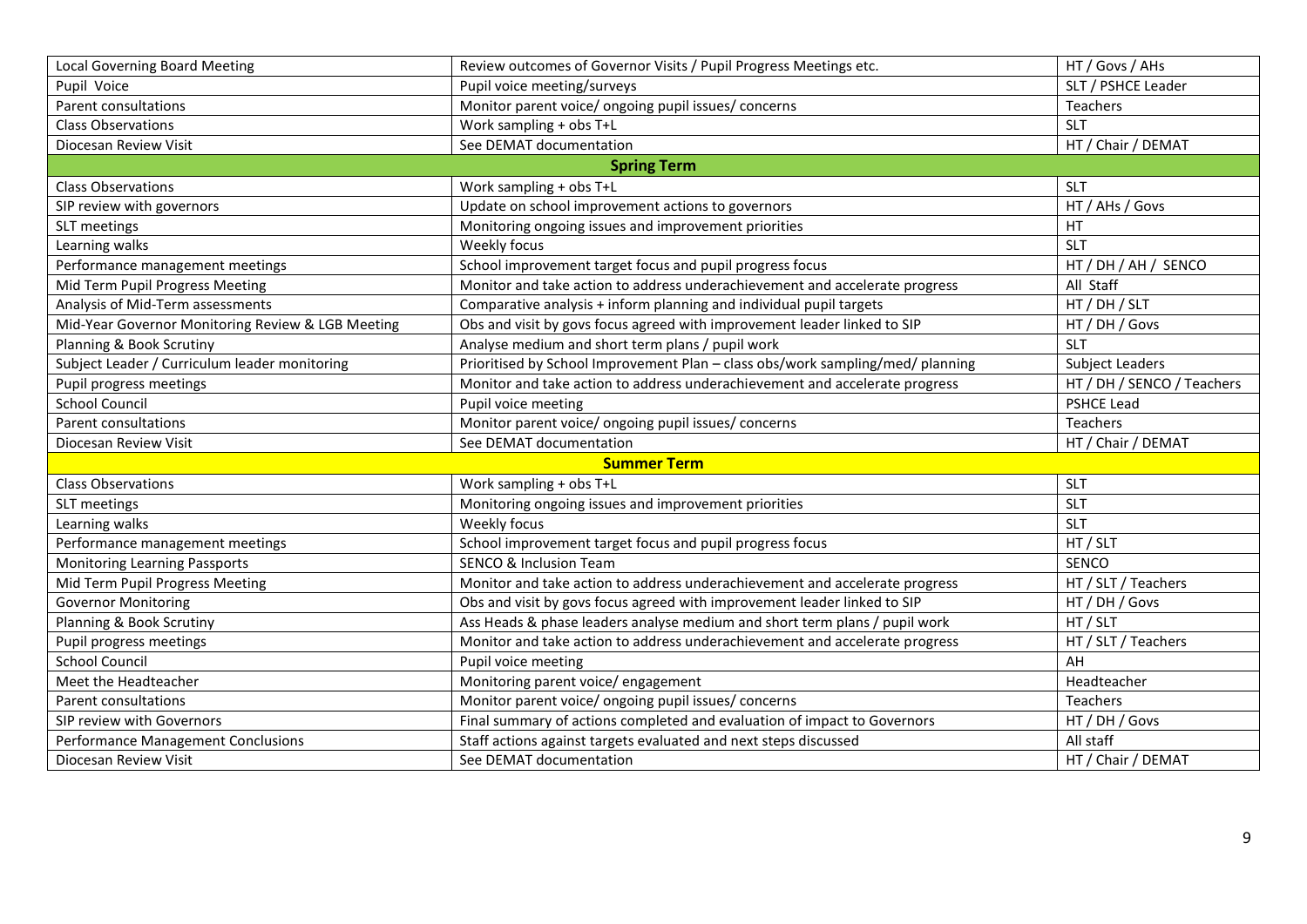### **St Andrew's CE Primary School – Literacy Book Scrutiny**

|                                                                                                                                                                                                                                                                                                                                  | <b>Summary of SIP Actions</b>                                                                                                                                                                                                                                                                                                        |
|----------------------------------------------------------------------------------------------------------------------------------------------------------------------------------------------------------------------------------------------------------------------------------------------------------------------------------|--------------------------------------------------------------------------------------------------------------------------------------------------------------------------------------------------------------------------------------------------------------------------------------------------------------------------------------|
| <b>Leadership &amp; Management</b><br>Use performance management effectively to improve<br>٠<br>teaching<br>Professional development to have a positive impact<br>÷.<br>upon teaching and pupil's learning<br>Provide a broad and balanced curriculum in which<br>pupils have a wide variety of opportunities to learn           | <b>Teaching &amp; Learning</b><br>Teachers develop, consolidate and deepen pupils'<br>knowledge, understanding and skills<br>Teachers give pupils feedback informing them of what<br>they need to do to improve<br>Pupils develop the capacity to learn from mistakes<br>and they become keen learners who want to find out<br>more. |
| <b>Behaviour &amp; Safety</b><br>Pupils are confident and self-assured. They take pride<br>in their work, their school and their appearance.<br>Pupil's attitudes to all aspects of their learning are<br>٠<br>consistently positive<br>Pupils value their education. No groups of pupils<br>are disadvantaged by low attendance | <b>Outcomes</b><br>Across all year groups and in a wide range of subjects,<br>pupils make consistently strong progress<br>In a wide range of subjects, the progress of vulnerable<br>÷.<br>pupils is close to or is improving towards that of other<br>pupils<br>Where attainment overall is low, it shows consistent<br>improvement |



|                                      |                                                               |                                                                                                                                | <b>Quality of Evidence</b>                                                                                                                                                                                                                                                                                                                                                                                                                                                                                                                                                                                               |                                      |                                                                    | <b>Level of Challenge</b>                               | AfL                                                                                                                                                                                                                       |                                           |                                                              | <b>Purpose &amp; Audience</b>                                                                                |                                                   | <b>Progress</b>                       |
|--------------------------------------|---------------------------------------------------------------|--------------------------------------------------------------------------------------------------------------------------------|--------------------------------------------------------------------------------------------------------------------------------------------------------------------------------------------------------------------------------------------------------------------------------------------------------------------------------------------------------------------------------------------------------------------------------------------------------------------------------------------------------------------------------------------------------------------------------------------------------------------------|--------------------------------------|--------------------------------------------------------------------|---------------------------------------------------------|---------------------------------------------------------------------------------------------------------------------------------------------------------------------------------------------------------------------------|-------------------------------------------|--------------------------------------------------------------|--------------------------------------------------------------------------------------------------------------|---------------------------------------------------|---------------------------------------|
| up/Class<br>$\circ$<br>င်္<br>đ<br>≻ | books to<br>demonstrate progress<br>evidence in<br>Sufficient | and apply<br>and<br>grammar<br>practise<br>$\mathbf{\tilde{p}}$<br>$\mathtt{S}$<br>Opportunity<br>punctuation<br>taught skills | Clear progression in planning<br>work produced<br>$\mathrel{\mathop{\mathrel{\mathop{\scriptstyle\mathop{\scriptstyle\mathop{\scriptstyle\mathop{\scriptstyle\mathop{\scriptstyle\mathop{\scriptstyle\mathop{\scriptstyle\mathop{\scriptstyle\mathop{\scriptstyle\mathop{\scriptstyle\mathop{\scriptstyle\mathop{\scriptstyle\mathop{\scriptstyle\mathop{\scriptstyle\mathop{\scriptstyle\mathop{\scriptstyle\mathop{\scriptstyle\mathop{\scriptstyle\mathop{\scriptstyle\mathop{\scriptstyle\mathop{\scriptstyle\mathop{\scriptstyle\mathop{\scriptstyle\mathop{\scriptstyle\mathop{\cal E}}}}}}}}}}}\math>$<br>evident | Completed<br>$\omega$<br>ਨੋ<br>Tasks | Ξ.<br>evident<br>Limits'<br>Without<br>Learning<br>$\sim$<br>books | <u>ي</u> .<br>differentiation<br>Appropriate<br>evident | marking<br>next<br>Ⴆ<br>a good balance<br>and<br>έĭ<br>steps<br>acknowledgem<br>against LO<br>5<br>Marking feeds back<br>performance agains<br>next<br>There is a<br>detailed r<br>and brief<br>narkine<br>steps.<br>more | marking<br>$\mathtt{S}$<br>Pupils Respond | well<br>and<br>ell presented<br>≶ 핑<br>≌.<br>organis<br>Work | meaningful and<br>outcomes involve<br>ð<br>real audiences<br>writing <sup>-</sup><br>Final written<br>pupils | evident in book (where<br>appropriate)<br>Targets | Progress from<br>to date of scrutiny. |
|                                      |                                                               |                                                                                                                                |                                                                                                                                                                                                                                                                                                                                                                                                                                                                                                                                                                                                                          |                                      |                                                                    |                                                         |                                                                                                                                                                                                                           |                                           |                                                              |                                                                                                              |                                                   |                                       |
|                                      |                                                               |                                                                                                                                |                                                                                                                                                                                                                                                                                                                                                                                                                                                                                                                                                                                                                          |                                      |                                                                    |                                                         |                                                                                                                                                                                                                           |                                           |                                                              |                                                                                                              |                                                   |                                       |
|                                      |                                                               |                                                                                                                                |                                                                                                                                                                                                                                                                                                                                                                                                                                                                                                                                                                                                                          |                                      |                                                                    |                                                         |                                                                                                                                                                                                                           |                                           |                                                              |                                                                                                              |                                                   |                                       |
|                                      |                                                               |                                                                                                                                |                                                                                                                                                                                                                                                                                                                                                                                                                                                                                                                                                                                                                          |                                      |                                                                    |                                                         |                                                                                                                                                                                                                           |                                           |                                                              |                                                                                                              |                                                   |                                       |
|                                      |                                                               |                                                                                                                                |                                                                                                                                                                                                                                                                                                                                                                                                                                                                                                                                                                                                                          |                                      |                                                                    |                                                         |                                                                                                                                                                                                                           |                                           |                                                              |                                                                                                              |                                                   |                                       |
|                                      |                                                               |                                                                                                                                |                                                                                                                                                                                                                                                                                                                                                                                                                                                                                                                                                                                                                          |                                      |                                                                    |                                                         |                                                                                                                                                                                                                           |                                           |                                                              |                                                                                                              |                                                   |                                       |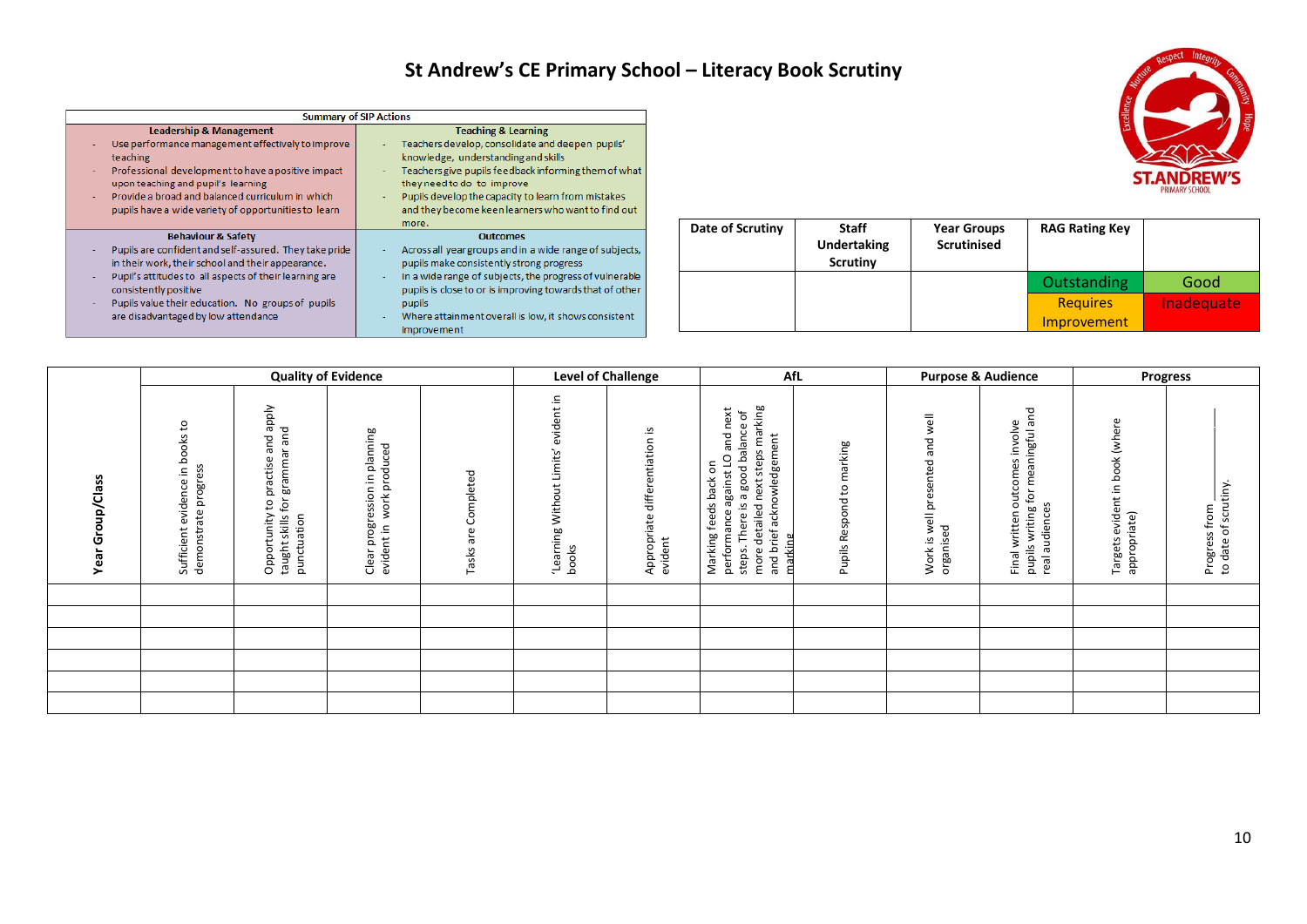## **St Andrew's CE Primary School – Maths Book Scrutiny**

|                                                                                                                                                                                                                                                                                                                                  | <b>Summary of SIP Actions</b>                                                                                                                                                                                                                                                                                                        |
|----------------------------------------------------------------------------------------------------------------------------------------------------------------------------------------------------------------------------------------------------------------------------------------------------------------------------------|--------------------------------------------------------------------------------------------------------------------------------------------------------------------------------------------------------------------------------------------------------------------------------------------------------------------------------------|
| <b>Leadership &amp; Management</b><br>Use performance management effectively to improve<br>٠<br>teaching<br>Professional development to have a positive impact<br>÷<br>upon teaching and pupil's learning<br>Provide a broad and balanced curriculum in which<br>pupils have a wide variety of opportunities to learn            | <b>Teaching &amp; Learning</b><br>Teachers develop, consolidate and deepen pupils'<br>knowledge, understanding and skills<br>Teachers give pupils feedback informing them of what<br>they need to do to improve<br>Pupils develop the capacity to learn from mistakes<br>and they become keen learners who want to find out<br>more. |
| <b>Behaviour &amp; Safety</b><br>Pupils are confident and self-assured. They take pride<br>in their work, their school and their appearance.<br>Pupil's attitudes to all aspects of their learning are<br>٠<br>consistently positive<br>Pupils value their education. No groups of pupils<br>are disadvantaged by low attendance | <b>Outcomes</b><br>Across all year groups and in a wide range of subjects,<br>pupils make consistently strong progress<br>In a wide range of subjects, the progress of vulnerable<br>pupils is close to or is improving towards that of other<br>pupils<br>Where attainment overall is low, it shows consistent<br>improvement       |

| Date of Scrutiny | <b>Staff</b><br><b>Undertaking</b><br><b>Scrutiny</b> | <b>Year Groups</b><br><b>Scrutinised</b> | <b>RAG Rating Key</b> |            |
|------------------|-------------------------------------------------------|------------------------------------------|-----------------------|------------|
|                  |                                                       |                                          | <b>Outstanding</b>    | Good       |
|                  |                                                       |                                          | <b>Requires</b>       | Inadequate |
|                  |                                                       |                                          | <b>Improvement</b>    |            |

|                                       |                                                               |                                                                 | <b>Quality of Evidence</b>                   |                           |                                                                       | <b>Level of Challenge</b>                               |                                                                                                                                                                                                                                                                       | AfL                                | <b>Purpose &amp; Audience</b>                                                                            |                                                                            |                                                      | <b>Progress</b>                       |
|---------------------------------------|---------------------------------------------------------------|-----------------------------------------------------------------|----------------------------------------------|---------------------------|-----------------------------------------------------------------------|---------------------------------------------------------|-----------------------------------------------------------------------------------------------------------------------------------------------------------------------------------------------------------------------------------------------------------------------|------------------------------------|----------------------------------------------------------------------------------------------------------|----------------------------------------------------------------------------|------------------------------------------------------|---------------------------------------|
| p/Class<br>⋾<br>o<br>Ğ<br>σ<br>ω<br>≻ | books to<br>demonstrate progress<br>evidence in<br>Sufficient | calculation<br>taught<br>$\rm 5$<br>Broad range<br>ategies<br>š | een<br>ō<br>ations<br>oper<br>ٔб<br>Evidence | Completed<br>are<br>Tasks | 으.<br>dent<br>Limits'<br>$\overline{5}$<br>Witho<br>Learning<br>books | <u>ي</u> .<br>differentiation<br>Appropriate<br>evident | marking<br>next<br>৳<br>ഄ<br>balance<br>and<br>acknowledgement<br>steps<br>$\circ$<br>δ<br>good<br>against<br>feeds back<br>next<br>G<br>ی.<br>detailed<br>ance<br>There<br>brief<br>Marking<br>performa<br>marking<br>۰.<br>$\mathbf \omega$<br>steps.<br>and<br>mor | marking<br>٩,<br>Respond<br>Pupils | well<br>P<br>ത<br>ented<br>හි<br>۵<br>$\overline{\overline{\mathbb{d}}}$<br>organised<br>₹<br>ی.<br>Work | O<br>┙<br>match<br>৳<br>balance<br>that<br>activities/tasks<br>Appropriate | book (where<br>evident in<br>appropriate)<br>Targets | Progress from<br>to date of scrutiny. |
|                                       |                                                               |                                                                 |                                              |                           |                                                                       |                                                         |                                                                                                                                                                                                                                                                       |                                    |                                                                                                          |                                                                            |                                                      |                                       |
|                                       |                                                               |                                                                 |                                              |                           |                                                                       |                                                         |                                                                                                                                                                                                                                                                       |                                    |                                                                                                          |                                                                            |                                                      |                                       |
|                                       |                                                               |                                                                 |                                              |                           |                                                                       |                                                         |                                                                                                                                                                                                                                                                       |                                    |                                                                                                          |                                                                            |                                                      |                                       |
|                                       |                                                               |                                                                 |                                              |                           |                                                                       |                                                         |                                                                                                                                                                                                                                                                       |                                    |                                                                                                          |                                                                            |                                                      |                                       |
|                                       |                                                               |                                                                 |                                              |                           |                                                                       |                                                         |                                                                                                                                                                                                                                                                       |                                    |                                                                                                          |                                                                            |                                                      |                                       |
|                                       |                                                               |                                                                 |                                              |                           |                                                                       |                                                         |                                                                                                                                                                                                                                                                       |                                    |                                                                                                          |                                                                            |                                                      |                                       |

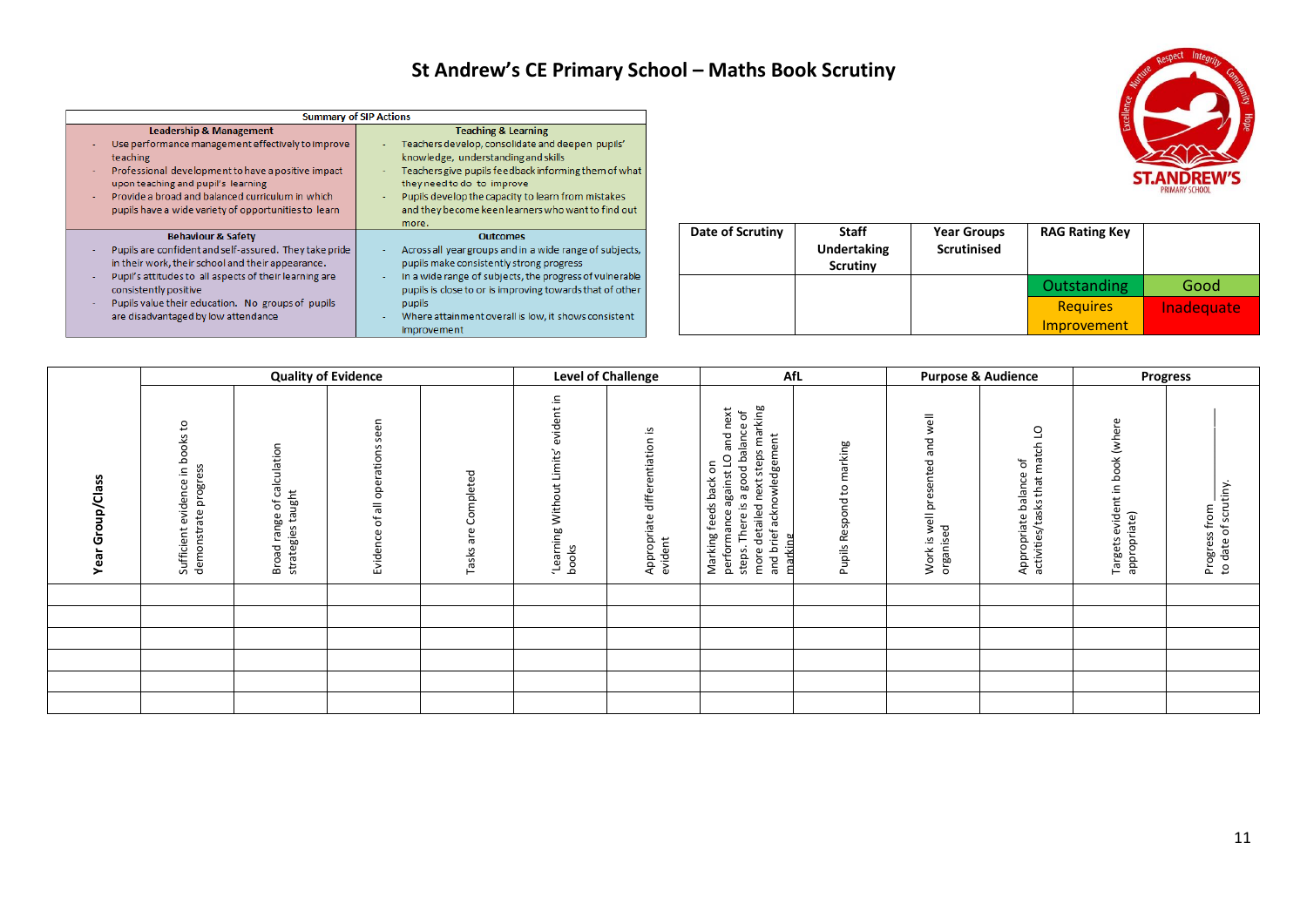#### **Performance Management 2017-18**

Employee Name: Note: Note: Note: Role: Role: Role: Role: Role: Role: Role: Role: Role: Role: Role: Role: Role: Role: Role: Role: Role: Role: Role: Role: Role: Role: Role: Role: Role: Role: Role: Role: Role: Role: Role: Rol

Performance Management Lead: Date: Date:

|                                                                                                                                                                                                                                                                                                                             | <b>Summary of SIP Actions</b>                                                                                                                                                                                                                                                                                                  |
|-----------------------------------------------------------------------------------------------------------------------------------------------------------------------------------------------------------------------------------------------------------------------------------------------------------------------------|--------------------------------------------------------------------------------------------------------------------------------------------------------------------------------------------------------------------------------------------------------------------------------------------------------------------------------|
| <b>Leadership &amp; Management</b>                                                                                                                                                                                                                                                                                          | <b>Teaching &amp; Learning</b>                                                                                                                                                                                                                                                                                                 |
| Use performance management effectively to improve<br>teaching<br>Professional development to have a positive impact<br>upon teaching and pupil's learning<br>Provide a broad and balanced curriculum in which<br>pupils have a wide variety of opportunities to learn                                                       | Teachers develop, consolidate and deepen pupils'<br>knowledge, understanding and skills<br>Teachers give pupils feedback informing them of what<br>they need to do to improve<br>Pupils develop the capacity to learn from mistakes<br>and they become keen learners who want to find out<br>more.                             |
| <b>Behaviour &amp; Safety</b><br>Pupils are confident and self-assured. They take pride<br>in their work, their school and their appearance.<br>Pupil's attitudes to all aspects of their learning are<br>consistently positive<br>Pupils value their education. No groups of pupils<br>are disadvantaged by low attendance | <b>Outcomes</b><br>Across all year groups and in a wide range of subjects,<br>pupils make consistently strong progress<br>In a wide range of subjects, the progress of vulnerable<br>pupils is close to or is improving towards that of other<br>pupils<br>Where attainment overall is low, it shows consistent<br>improvement |

|    | <b>Objective 1: Leadership &amp; Management</b>                                                       |          |
|----|-------------------------------------------------------------------------------------------------------|----------|
|    | Provide a broad and balanced curriculum in which pupils have a wide variety of opportunities to learn |          |
|    | Within the Classroom:                                                                                 | Actions: |
| 1. | curriculum timetables reflect a broad and balanced                                                    |          |
|    | curriculum in which planning for each subject fulfils                                                 |          |
|    | the national curriculum and is in line with                                                           |          |
|    | corresponding age related expectations                                                                |          |
| 2. | cross-curricular links are evident in planning and                                                    |          |
|    | provide a variety of experiences and opportunities for                                                |          |
|    | pupils to learn and deepen their level of                                                             |          |
|    | understanding                                                                                         |          |
| 3. | additional adults positively impact upon pupil's                                                      |          |
|    | learning                                                                                              |          |
|    | Within curriculum leadership role:                                                                    |          |
| 1. | devise a strategic action plan, in-line with the SIP,                                                 |          |
|    | which outlines your leadership and management                                                         |          |
|    | intentions within your subject area                                                                   |          |
| 2. | monitor delivery, content and outcomes within your                                                    |          |
|    | subject area                                                                                          |          |
| 3. | use allocated staff meeting time to develop identified                                                |          |
|    | issues within your subject area                                                                       |          |

| <b>Objective 2: Teaching &amp; Learning</b>                                    |          |
|--------------------------------------------------------------------------------|----------|
| Fulfil expectations set out in Teachers Standards                              |          |
| Reflect upon practice, identify aspect of your own<br>$\overline{\phantom{0}}$ | Actions: |
| pedagogy you would like to focus upon and develop                              |          |
| Apply the principles of Growth Mindset, empower                                | Actions: |
| pupils to develop the capacity to learn from mistakes                          |          |
| and become keen learners who want to find out more                             |          |
| Actively participate in staff inset and complete                               | Actions: |
| ongoing gap tasks to refine pedagogy                                           |          |
| Positively engage in monitoring and evaluating<br>$\overline{\phantom{0}}$     | Actions: |
| exercises and act upon feedback accordingly                                    |          |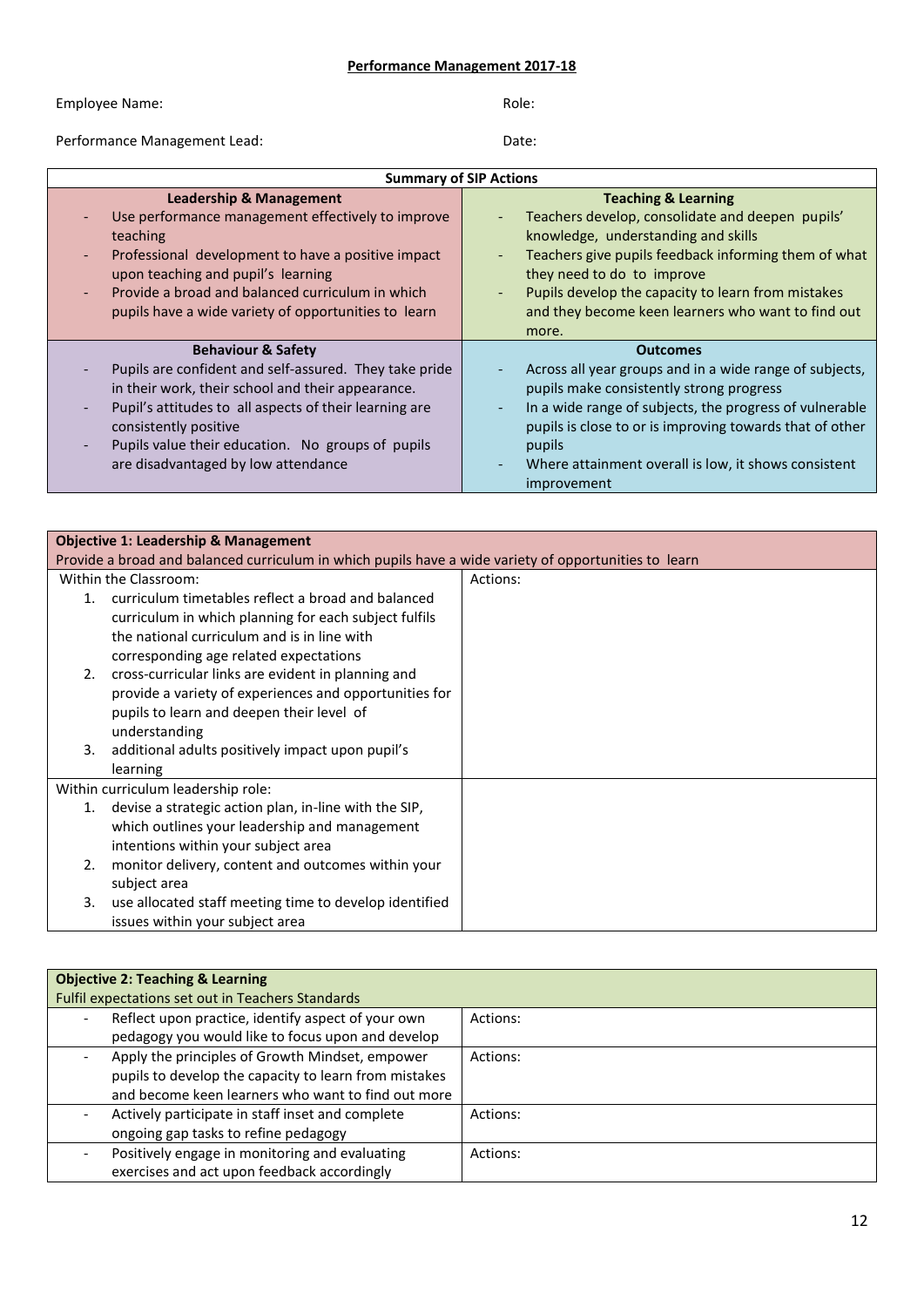#### **Objective 3: Behaviour & Safety**

Promote Growth MIndset to develop positive attitudes to learning and encourage pupils to take pride in their work, their school and their appearance

| Develop your own and pupils' language and<br>vocabulary to instil a growth mindset within the<br>classroom and beyond through Circle Time, Class<br>Council etc. |  |
|------------------------------------------------------------------------------------------------------------------------------------------------------------------|--|
| Refine marking and feedback to reflect language and<br>-<br>vocabulary of growth mindset                                                                         |  |
| Celebrate pupil success through displays and develop<br>-<br>an environment which pupils can effectively learn                                                   |  |

#### **Objective 4: Outcomes**

The percentage of pupils working in line with age related expectations in reading, writing and maths combined must exceed that of the previous academic year

| Combined RWM to exceed  by end of Academic<br>$\overline{\phantom{a}}$<br>Year                      |  |
|-----------------------------------------------------------------------------------------------------|--|
| The progress of vulnerable pupils is close is close to<br>or improving towards that of other pupils |  |

| Objective                                                       | On Track? |
|-----------------------------------------------------------------|-----------|
| <b>Leadership &amp; Management</b>                              |           |
| <b>Teaching &amp; Learning</b>                                  |           |
| <b>Behaviour &amp; Safety</b>                                   |           |
| <b>Outcomes</b>                                                 |           |
| <b>End of Year Review Summary</b>                               |           |
|                                                                 |           |
| Objective                                                       | Achieved? |
| <b>Leadership &amp; Management</b>                              |           |
| <b>Teaching &amp; Learning</b><br><b>Behaviour &amp; Safety</b> |           |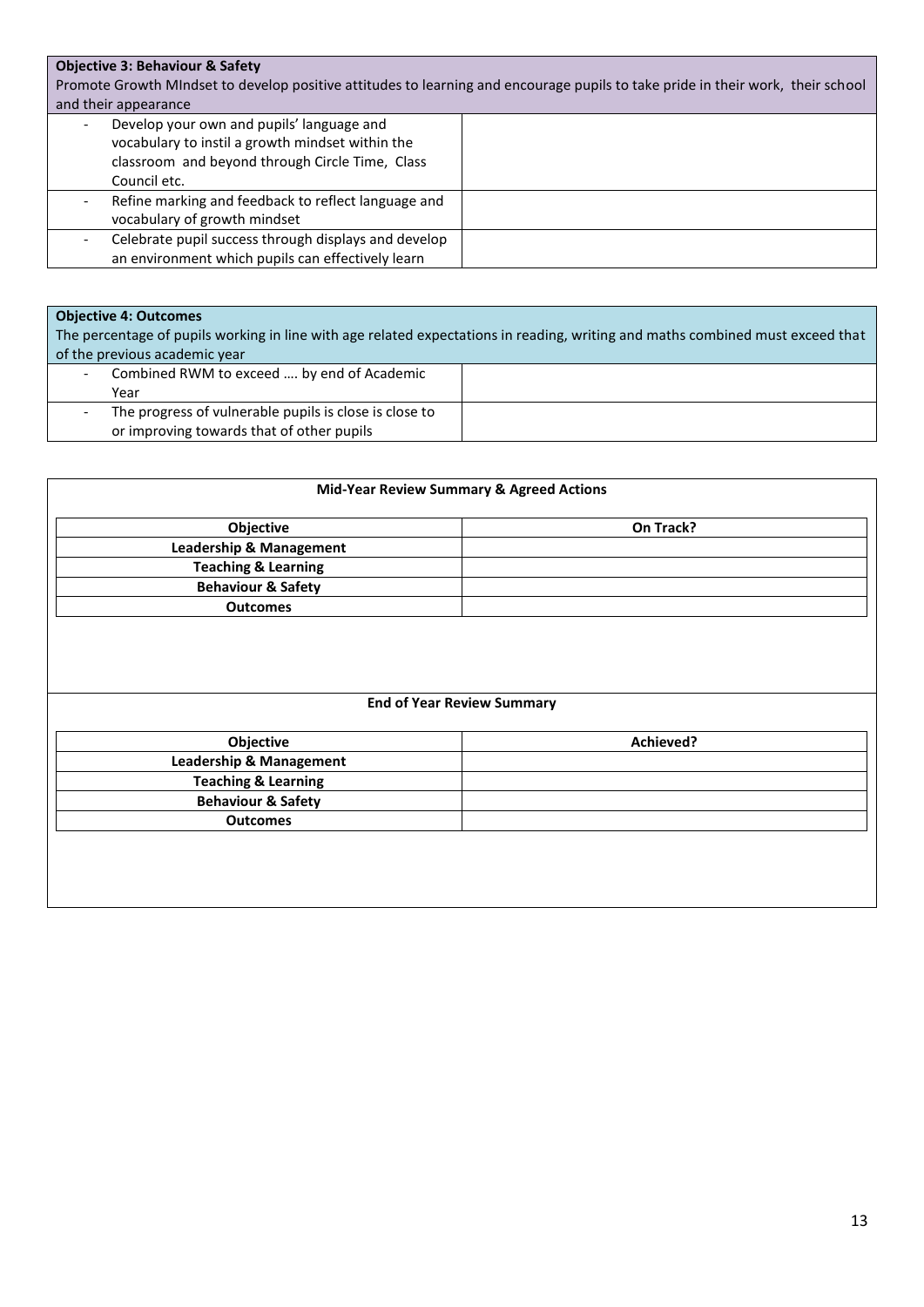#### **Teaching Assistant Performance Management Record**

Date: 14/09/16

Employee name: Name of performance management lead:



| <b>Summary of SIP Actions</b>                                                                                                                                                                                                                                                                                                                                               |                                                                                                                                                                                                                                                                                                                                      |  |  |  |
|-----------------------------------------------------------------------------------------------------------------------------------------------------------------------------------------------------------------------------------------------------------------------------------------------------------------------------------------------------------------------------|--------------------------------------------------------------------------------------------------------------------------------------------------------------------------------------------------------------------------------------------------------------------------------------------------------------------------------------|--|--|--|
| <b>Leadership &amp; Management</b><br>Use performance management effectively to improve<br>teaching<br>Professional development to have a positive impact<br>upon teaching and pupil's learning<br>Provide a broad and balanced curriculum in which<br>pupils have a wide variety of opportunities to learn                                                                 | <b>Teaching &amp; Learning</b><br>Teachers develop, consolidate and deepen pupils'<br>knowledge, understanding and skills<br>Teachers give pupils feedback informing them of what<br>they need to do to improve<br>Pupils develop the capacity to learn from mistakes<br>and they become keen learners who want to find out<br>more. |  |  |  |
| <b>Behaviour &amp; Safety</b><br>Pupils are confident and self-assured. They take pride<br>in their work, their school and their appearance.<br>Pupil's attitudes to all aspects of their learning are<br>consistently positive<br>Pupils value their education. No groups of pupils<br>are disadvantaged by low attendance<br>Progress on actions (from previous meeting): | <b>Outcomes</b><br>Across all year groups and in a wide range of subjects,<br>pupils make consistently strong progress<br>In a wide range of subjects, the progress of vulnerable<br>pupils is close to or is improving towards that of other<br>pupils<br>Where attainment overall is low, it shows consistent<br>improvement       |  |  |  |
| Responsibilities (amount, time, duties, targets etc)<br>Actions to be taken:                                                                                                                                                                                                                                                                                                | <b>Person Responsible</b><br>When                                                                                                                                                                                                                                                                                                    |  |  |  |
|                                                                                                                                                                                                                                                                                                                                                                             |                                                                                                                                                                                                                                                                                                                                      |  |  |  |

| Concerns/team issues (work relationships, areas of work, safeguarding etc): |       |                     |
|-----------------------------------------------------------------------------|-------|---------------------|
| <b>Actions to be taken:</b>                                                 | When: | Person responsible: |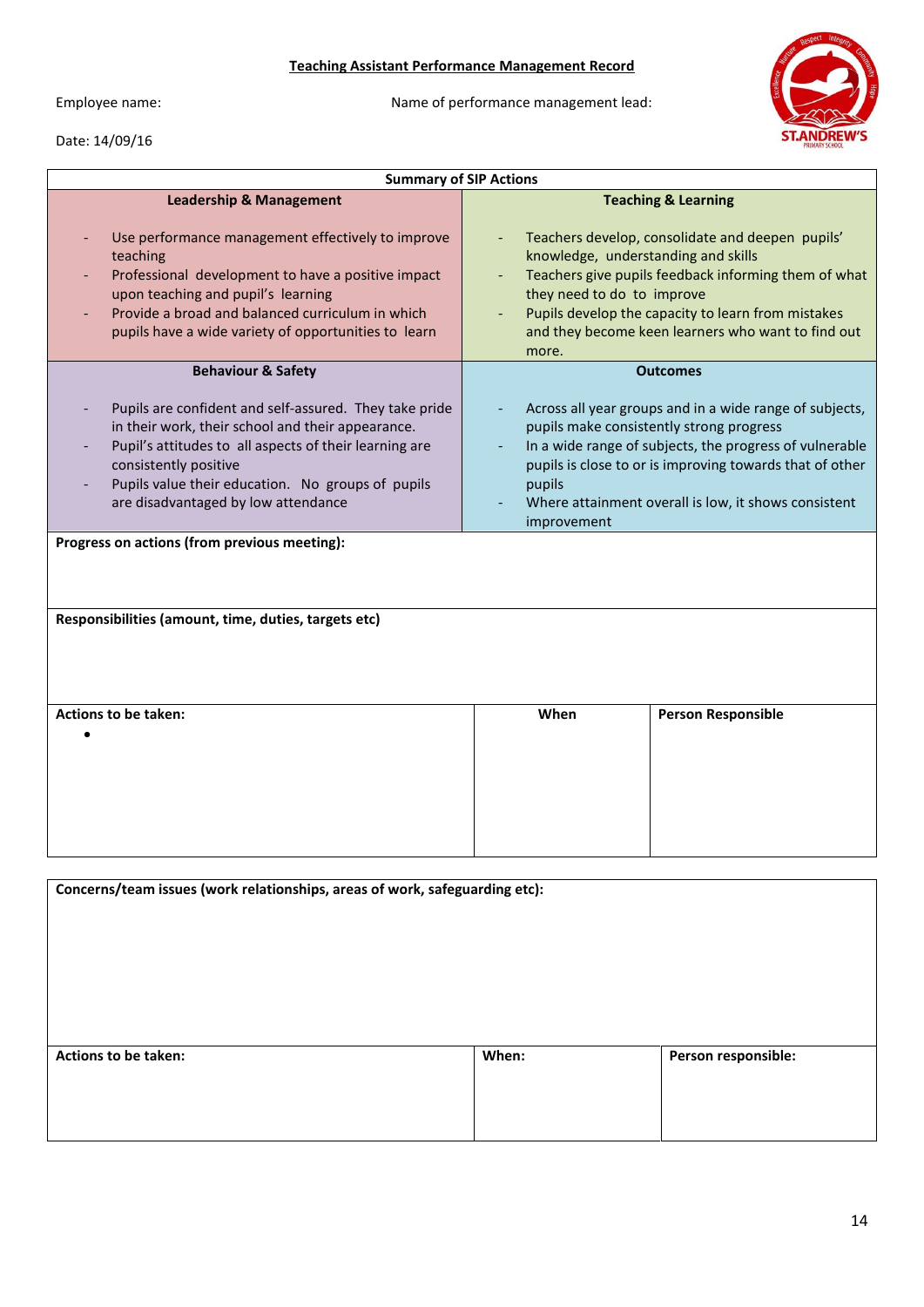| Training/Development (any areas for development): |  |  |
|---------------------------------------------------|--|--|
|---------------------------------------------------|--|--|

| <b>Actions to be taken:</b> | When: | Person responsible: |
|-----------------------------|-------|---------------------|
|                             |       |                     |
|                             |       |                     |

| Key children (progress, safeguarding, parent/carer relationships, new ideas etc): |       |                     |  |
|-----------------------------------------------------------------------------------|-------|---------------------|--|
| Actions to be taken:                                                              | When: | Person responsible: |  |

**Achievements since last meeting (positive feedback, qualifications, successes etc):**

**Other comments (any other areas for discussion):**

| Date of next meeting:      |                                               |
|----------------------------|-----------------------------------------------|
| <b>Employee signature:</b> | <b>Performance Management Lead signature:</b> |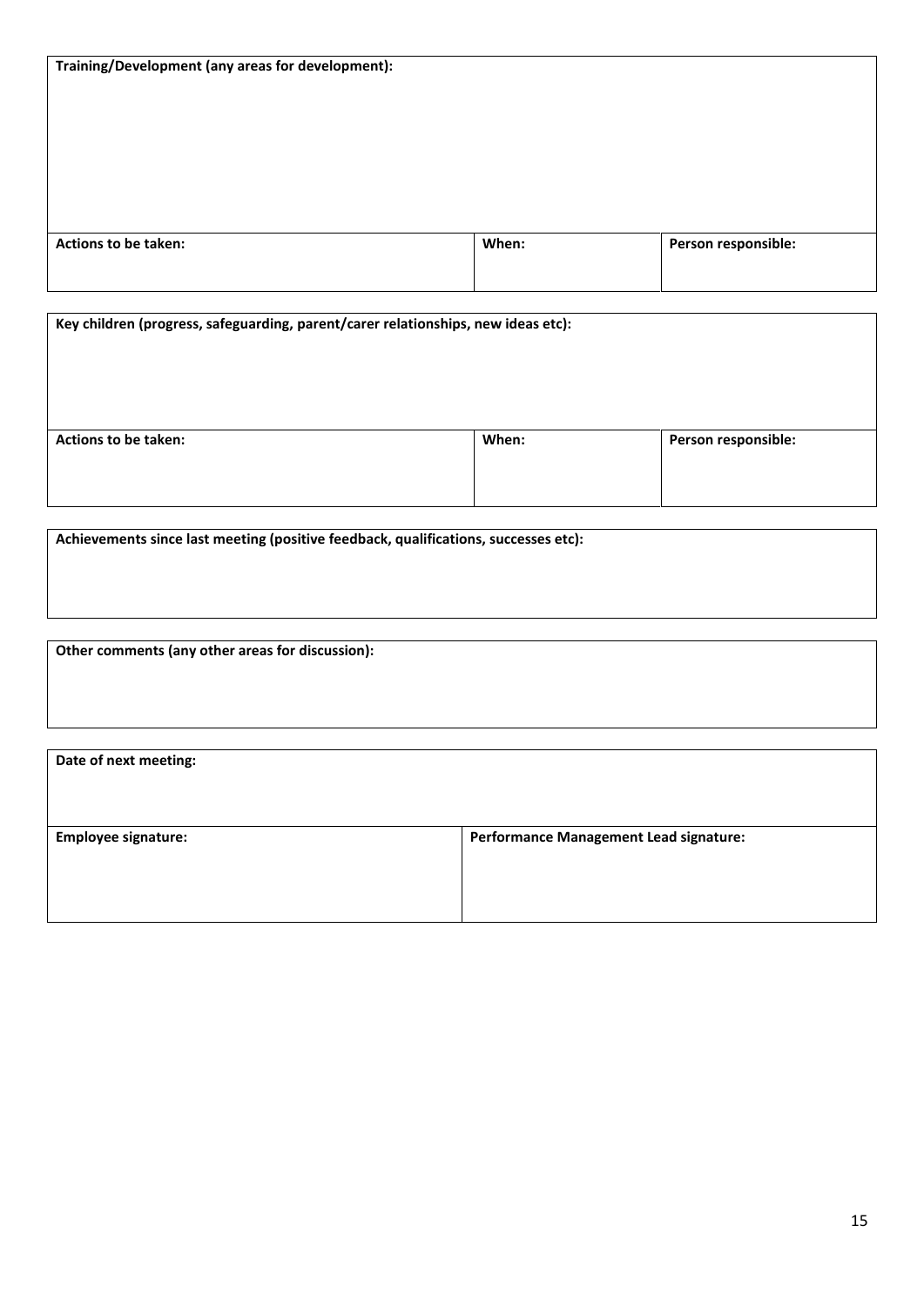#### **Learning Walk Observation Feedback**

|                                                                                                                                                                                                                                                                                                                                                                                                                                                                                                                                                                                                                                            | <b>Summary of SIP Actions</b>   |                                                                            |                                                                                                                                                                                                                                                 |                                                                                                                                                                                                                                                                                                                                                                                                                  |            |
|--------------------------------------------------------------------------------------------------------------------------------------------------------------------------------------------------------------------------------------------------------------------------------------------------------------------------------------------------------------------------------------------------------------------------------------------------------------------------------------------------------------------------------------------------------------------------------------------------------------------------------------------|---------------------------------|----------------------------------------------------------------------------|-------------------------------------------------------------------------------------------------------------------------------------------------------------------------------------------------------------------------------------------------|------------------------------------------------------------------------------------------------------------------------------------------------------------------------------------------------------------------------------------------------------------------------------------------------------------------------------------------------------------------------------------------------------------------|------------|
| <b>Leadership &amp; Management</b><br>Use performance management effectively to improve<br>teaching<br>Professional development to have a positive impact upon<br>teaching and pupil's learning<br>Provide a broad and balanced curriculum in which pupils<br>have a wide variety of opportunities to learn<br><b>Behaviour &amp; Safety</b><br>Pupils are confident and self-assured. They take pride in<br>their work, their school and their appearance.<br>Pupil's attitudes to all aspects of their learning are<br>consistently positive<br>Pupils value their education. No groups of pupils are<br>disadvantaged by low attendance |                                 |                                                                            | <b>Teaching &amp; Learning</b><br>Teachers develop, consolidate and deepen pupils'<br>knowledge, understanding and skills<br>they need to do to improve<br><b>Outcomes</b><br>pupils make consistently strong progress<br>pupils<br>improvement | Teachers give pupils feedback informing them of what<br>Pupils develop the capacity to learn from mistakes and<br>they become keen learners who want to find out more.<br>Across all year groups and in a wide range of subjects,<br>In a wide range of subjects, the progress of vulnerable<br>pupils is close to or is improving towards that of other<br>Where attainment overall is low, it shows consistent |            |
|                                                                                                                                                                                                                                                                                                                                                                                                                                                                                                                                                                                                                                            | <b>School Improvement Focus</b> |                                                                            |                                                                                                                                                                                                                                                 |                                                                                                                                                                                                                                                                                                                                                                                                                  |            |
|                                                                                                                                                                                                                                                                                                                                                                                                                                                                                                                                                                                                                                            | $\bullet$                       |                                                                            |                                                                                                                                                                                                                                                 |                                                                                                                                                                                                                                                                                                                                                                                                                  |            |
|                                                                                                                                                                                                                                                                                                                                                                                                                                                                                                                                                                                                                                            | Date and Time:                  |                                                                            |                                                                                                                                                                                                                                                 |                                                                                                                                                                                                                                                                                                                                                                                                                  |            |
|                                                                                                                                                                                                                                                                                                                                                                                                                                                                                                                                                                                                                                            | <b>Observers:</b>               |                                                                            |                                                                                                                                                                                                                                                 |                                                                                                                                                                                                                                                                                                                                                                                                                  |            |
|                                                                                                                                                                                                                                                                                                                                                                                                                                                                                                                                                                                                                                            | <b>Learning Walk Question</b>   |                                                                            |                                                                                                                                                                                                                                                 |                                                                                                                                                                                                                                                                                                                                                                                                                  |            |
|                                                                                                                                                                                                                                                                                                                                                                                                                                                                                                                                                                                                                                            | <b>Key Indicators</b>           |                                                                            |                                                                                                                                                                                                                                                 |                                                                                                                                                                                                                                                                                                                                                                                                                  |            |
|                                                                                                                                                                                                                                                                                                                                                                                                                                                                                                                                                                                                                                            | Outstanding                     | Good                                                                       | <b>RI</b>                                                                                                                                                                                                                                       |                                                                                                                                                                                                                                                                                                                                                                                                                  | Inadequate |
|                                                                                                                                                                                                                                                                                                                                                                                                                                                                                                                                                                                                                                            |                                 |                                                                            |                                                                                                                                                                                                                                                 |                                                                                                                                                                                                                                                                                                                                                                                                                  |            |
|                                                                                                                                                                                                                                                                                                                                                                                                                                                                                                                                                                                                                                            |                                 | Areas visited: I class in each of the following year groups - Y6,5,4,3,2,1 |                                                                                                                                                                                                                                                 |                                                                                                                                                                                                                                                                                                                                                                                                                  |            |
|                                                                                                                                                                                                                                                                                                                                                                                                                                                                                                                                                                                                                                            | <b>Summary of Strengths</b>     |                                                                            |                                                                                                                                                                                                                                                 |                                                                                                                                                                                                                                                                                                                                                                                                                  |            |
|                                                                                                                                                                                                                                                                                                                                                                                                                                                                                                                                                                                                                                            | $\bullet$                       |                                                                            |                                                                                                                                                                                                                                                 |                                                                                                                                                                                                                                                                                                                                                                                                                  |            |
|                                                                                                                                                                                                                                                                                                                                                                                                                                                                                                                                                                                                                                            | <b>Areas for Development</b>    |                                                                            |                                                                                                                                                                                                                                                 |                                                                                                                                                                                                                                                                                                                                                                                                                  |            |
|                                                                                                                                                                                                                                                                                                                                                                                                                                                                                                                                                                                                                                            |                                 |                                                                            |                                                                                                                                                                                                                                                 |                                                                                                                                                                                                                                                                                                                                                                                                                  |            |
|                                                                                                                                                                                                                                                                                                                                                                                                                                                                                                                                                                                                                                            | <b>Required Actions</b>         |                                                                            |                                                                                                                                                                                                                                                 |                                                                                                                                                                                                                                                                                                                                                                                                                  |            |
|                                                                                                                                                                                                                                                                                                                                                                                                                                                                                                                                                                                                                                            | ٠                               |                                                                            |                                                                                                                                                                                                                                                 |                                                                                                                                                                                                                                                                                                                                                                                                                  |            |
|                                                                                                                                                                                                                                                                                                                                                                                                                                                                                                                                                                                                                                            | <b>Key Issues Arising</b>       |                                                                            |                                                                                                                                                                                                                                                 |                                                                                                                                                                                                                                                                                                                                                                                                                  |            |
|                                                                                                                                                                                                                                                                                                                                                                                                                                                                                                                                                                                                                                            |                                 |                                                                            |                                                                                                                                                                                                                                                 |                                                                                                                                                                                                                                                                                                                                                                                                                  |            |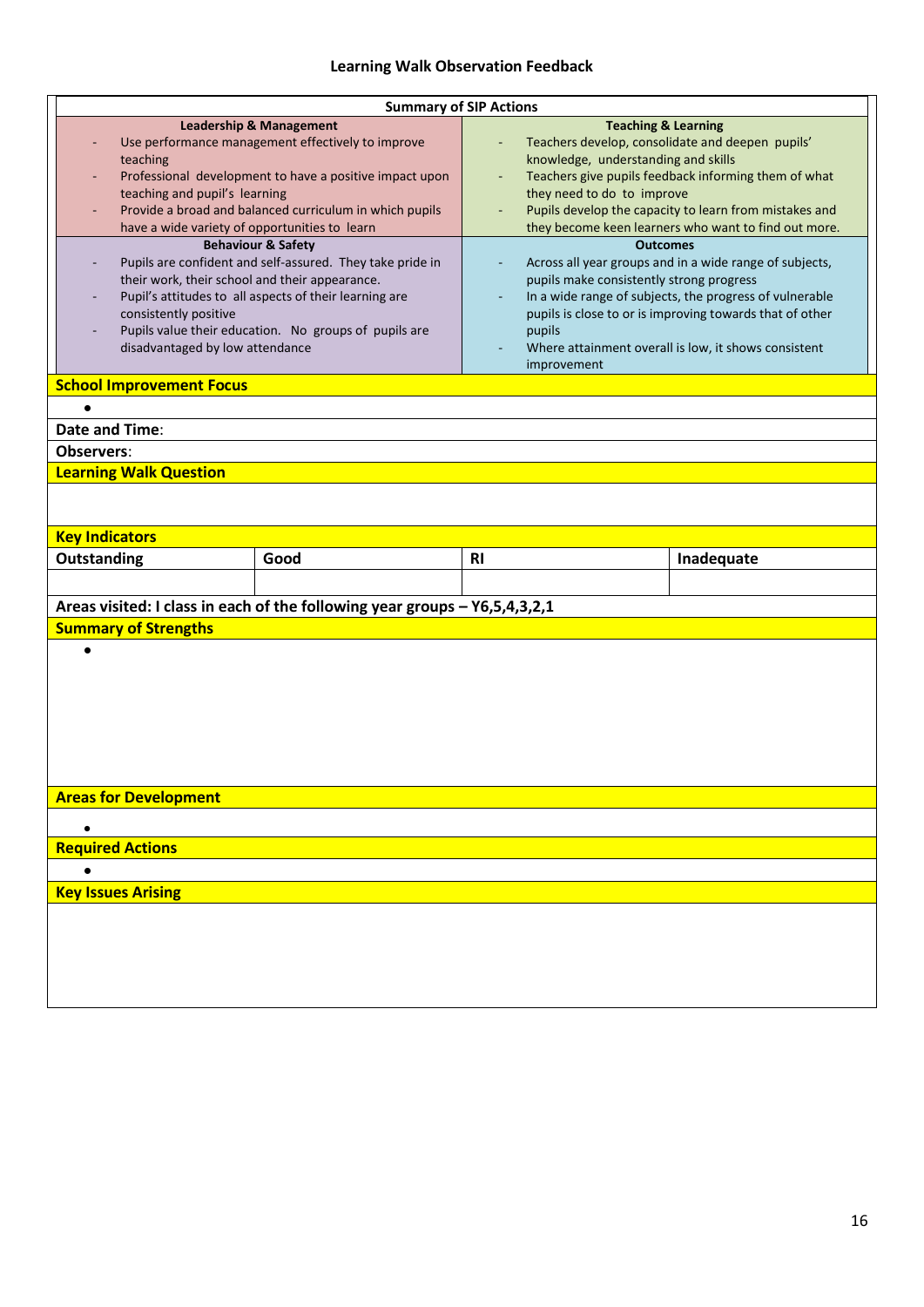Year X Date of Meeting XX SLT / Teachers



|         | Class   |            | Class   |            | Class   |            |
|---------|---------|------------|---------|------------|---------|------------|
|         | % @ ARE | % expected | % @ ARE | % expected | % @ ARE | % expected |
|         |         | progress   |         | progress   |         | progress   |
| Reading |         |            |         |            |         |            |
| Writing |         |            |         |            |         |            |
| Maths   |         |            |         |            |         |            |

TEAM LEADERS:

Please use the section below to record discussions arising from the data – focussing principally on children falling below attainment or progress expectations. Remember the figure of 15% - what could impact on the data for this class/year group over the next 6-8 weeks? How will it be implemented? Have these children made progress within a level – are they close to moving up? What are the gaps in their learning? Do we need to refer out to other staff for support? Do they have a learning mentor who needs to be informed of the barriers to progress?

| <b>Target Pupils Class</b> |                             |  |
|----------------------------|-----------------------------|--|
| Name                       | <b>Context &amp; Action</b> |  |
|                            |                             |  |
|                            |                             |  |
|                            |                             |  |
|                            |                             |  |
|                            |                             |  |
|                            |                             |  |
|                            |                             |  |
|                            |                             |  |

| <b>Target Pupils Class</b> |                             |  |
|----------------------------|-----------------------------|--|
| Name                       | <b>Context &amp; Action</b> |  |
|                            |                             |  |
|                            |                             |  |
|                            |                             |  |
|                            |                             |  |
|                            |                             |  |
|                            |                             |  |
|                            |                             |  |
|                            |                             |  |